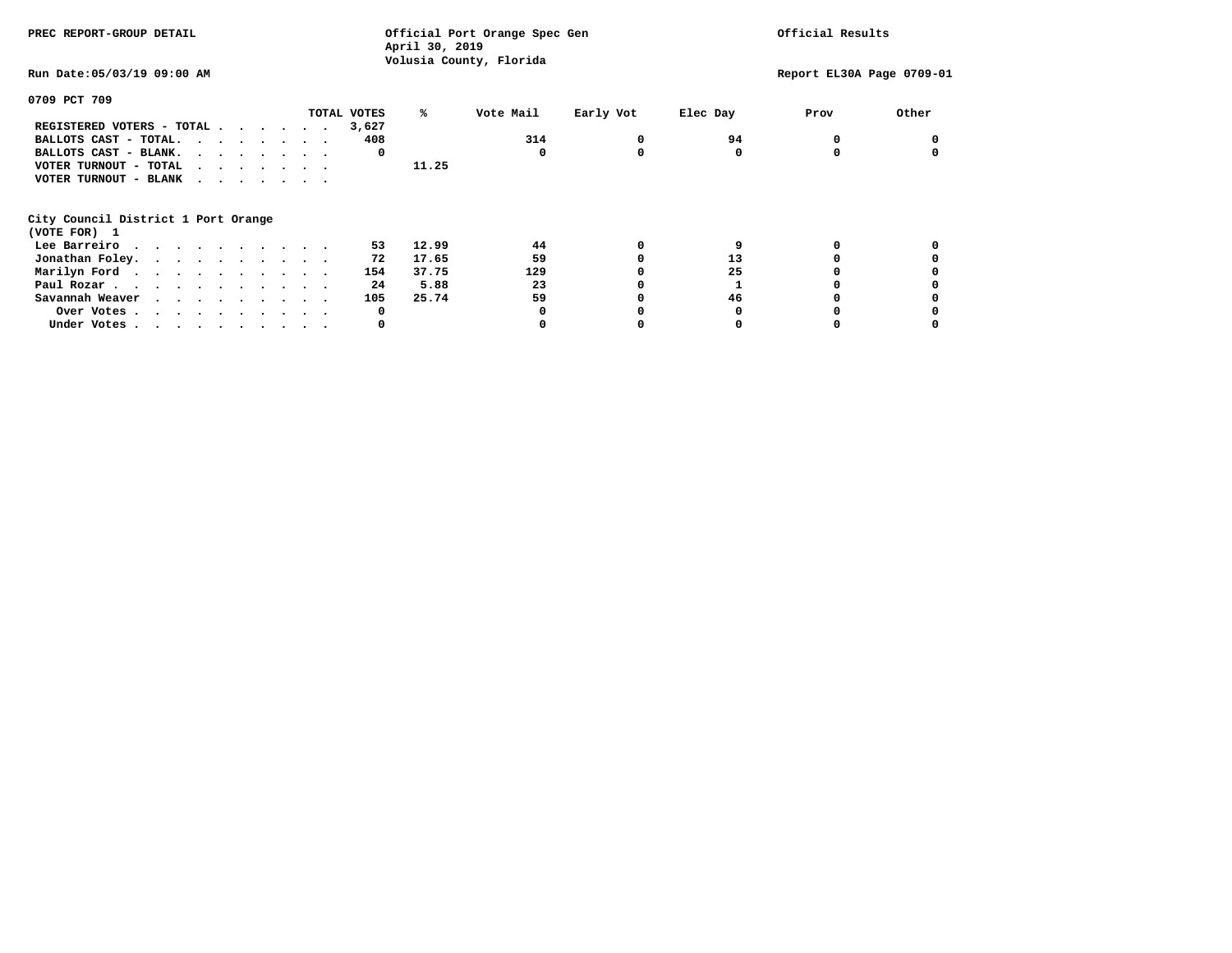| PREC REPORT-GROUP DETAIL            | Official Port Orange Spec Gen<br>April 30, 2019<br>Volusia County, Florida |              |           |          | Official Results          |       |  |
|-------------------------------------|----------------------------------------------------------------------------|--------------|-----------|----------|---------------------------|-------|--|
| Run Date: 05/03/19 09:00 AM         |                                                                            |              |           |          | Report EL30A Page 0711-01 |       |  |
| 0711 PCT 711                        |                                                                            |              |           |          |                           |       |  |
| TOTAL VOTES                         | %ะ                                                                         | Vote Mail    | Early Vot | Elec Day | Prov                      | Other |  |
| REGISTERED VOTERS - TOTAL<br>4,353  |                                                                            |              |           |          |                           |       |  |
| BALLOTS CAST - TOTAL.               | 451                                                                        | 391          |           | 59       |                           |       |  |
| BALLOTS CAST - BLANK.               | .44<br>2                                                                   | $\mathbf{2}$ | 0         | 0        |                           |       |  |
| VOTER TURNOUT - TOTAL<br>$\cdots$   | 10.36                                                                      |              |           |          |                           |       |  |
| VOTER TURNOUT - BLANK               | .05                                                                        |              |           |          |                           |       |  |
| City Council District 1 Port Orange |                                                                            |              |           |          |                           |       |  |
| (VOTE FOR) 1                        |                                                                            |              |           |          |                           |       |  |
| Lee Barreiro                        | 18.49<br>83                                                                | 69           | 0         | 14       |                           |       |  |
| Jonathan Foley.                     | 21.38<br>96                                                                | 88           |           |          |                           |       |  |
| Marilyn Ford.                       | 182<br>40.53                                                               | 164          |           | 17       |                           |       |  |
| Paul Rozar.                         | 5.79<br>26                                                                 | 23           |           |          |                           |       |  |
| Savannah Weaver                     | 13.81<br>62                                                                | 45           |           | 17       |                           |       |  |
| Over Votes.                         | 0                                                                          | <sup>0</sup> |           |          |                           |       |  |
| Under Votes                         | 2                                                                          |              |           |          |                           |       |  |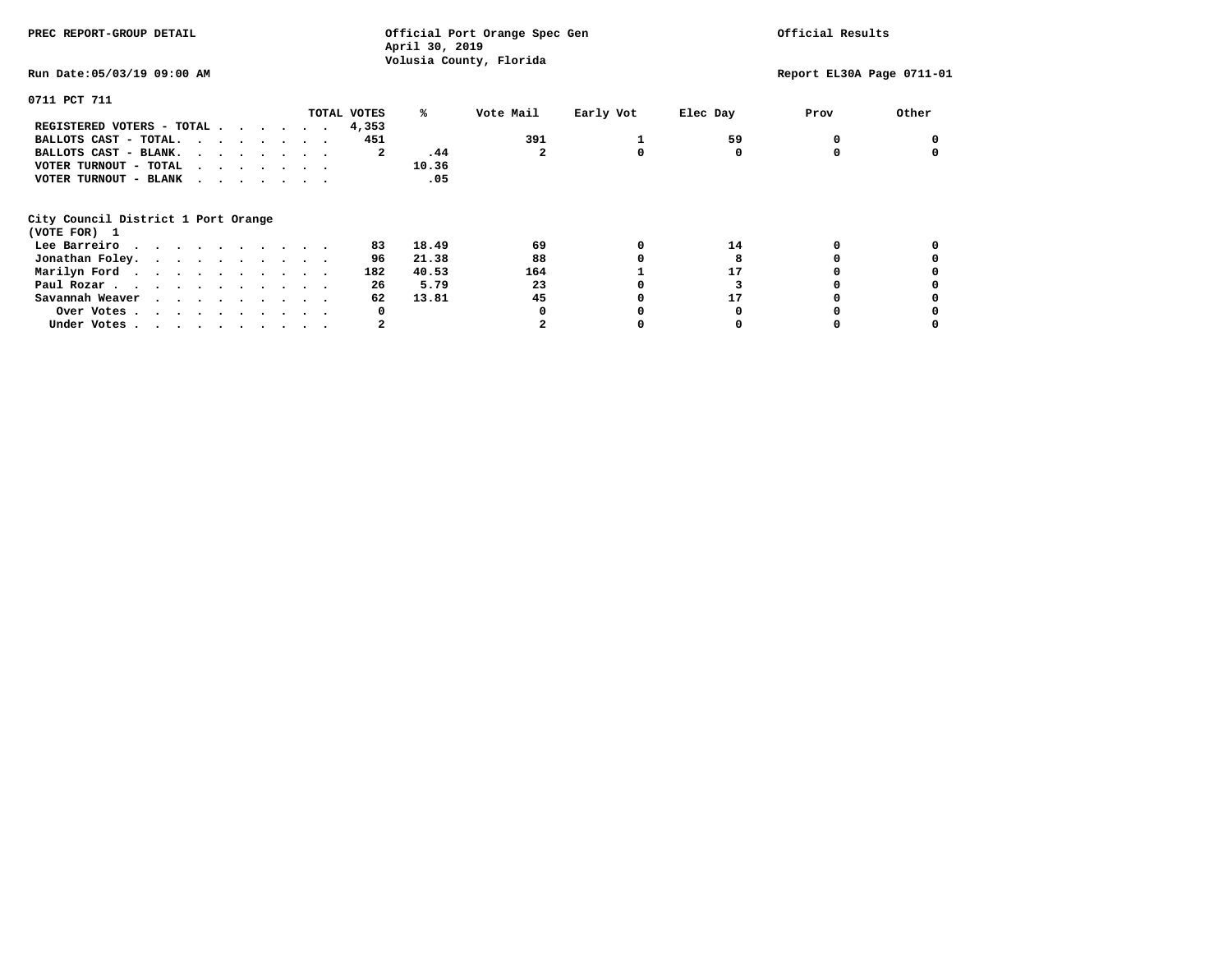| PREC REPORT-GROUP DETAIL            | Official Port Orange Spec Gen<br>April 30, 2019<br>Volusia County, Florida |           |           |          | Official Results          |       |  |
|-------------------------------------|----------------------------------------------------------------------------|-----------|-----------|----------|---------------------------|-------|--|
| Run Date: 05/03/19 09:00 AM         |                                                                            |           |           |          | Report EL30A Page 0712-01 |       |  |
| 0712 PCT 712                        |                                                                            |           |           |          |                           |       |  |
| TOTAL VOTES                         | %ะ                                                                         | Vote Mail | Early Vot | Elec Day | Prov                      | Other |  |
| REGISTERED VOTERS - TOTAL<br>2,241  |                                                                            |           |           |          |                           |       |  |
| BALLOTS CAST - TOTAL.               | 230                                                                        | 197       | 0         | 33       |                           |       |  |
| BALLOTS CAST - BLANK.               | .43<br>1                                                                   |           | 0         | 0        |                           |       |  |
| VOTER TURNOUT - TOTAL<br>$\cdots$   | 10.26                                                                      |           |           |          |                           |       |  |
| VOTER TURNOUT - BLANK               | .04                                                                        |           |           |          |                           |       |  |
| City Council District 1 Port Orange |                                                                            |           |           |          |                           |       |  |
| (VOTE FOR) 1                        |                                                                            |           |           |          |                           |       |  |
| Lee Barreiro                        | 21.40<br>49                                                                | 39        | 0         | 10       |                           |       |  |
| Jonathan Foley.                     | 46<br>20.09                                                                | 41        |           |          |                           |       |  |
| Marilyn Ford.                       | 43.23<br>99                                                                | 89        |           | 10       |                           |       |  |
| Paul Rozar.                         | 1.75<br>4                                                                  | 4         |           |          |                           |       |  |
| Savannah Weaver                     | 31<br>13.54                                                                | 23        |           |          |                           |       |  |
| Over Votes.                         | 0                                                                          | O         |           |          |                           |       |  |
| Under Votes                         |                                                                            |           |           |          |                           |       |  |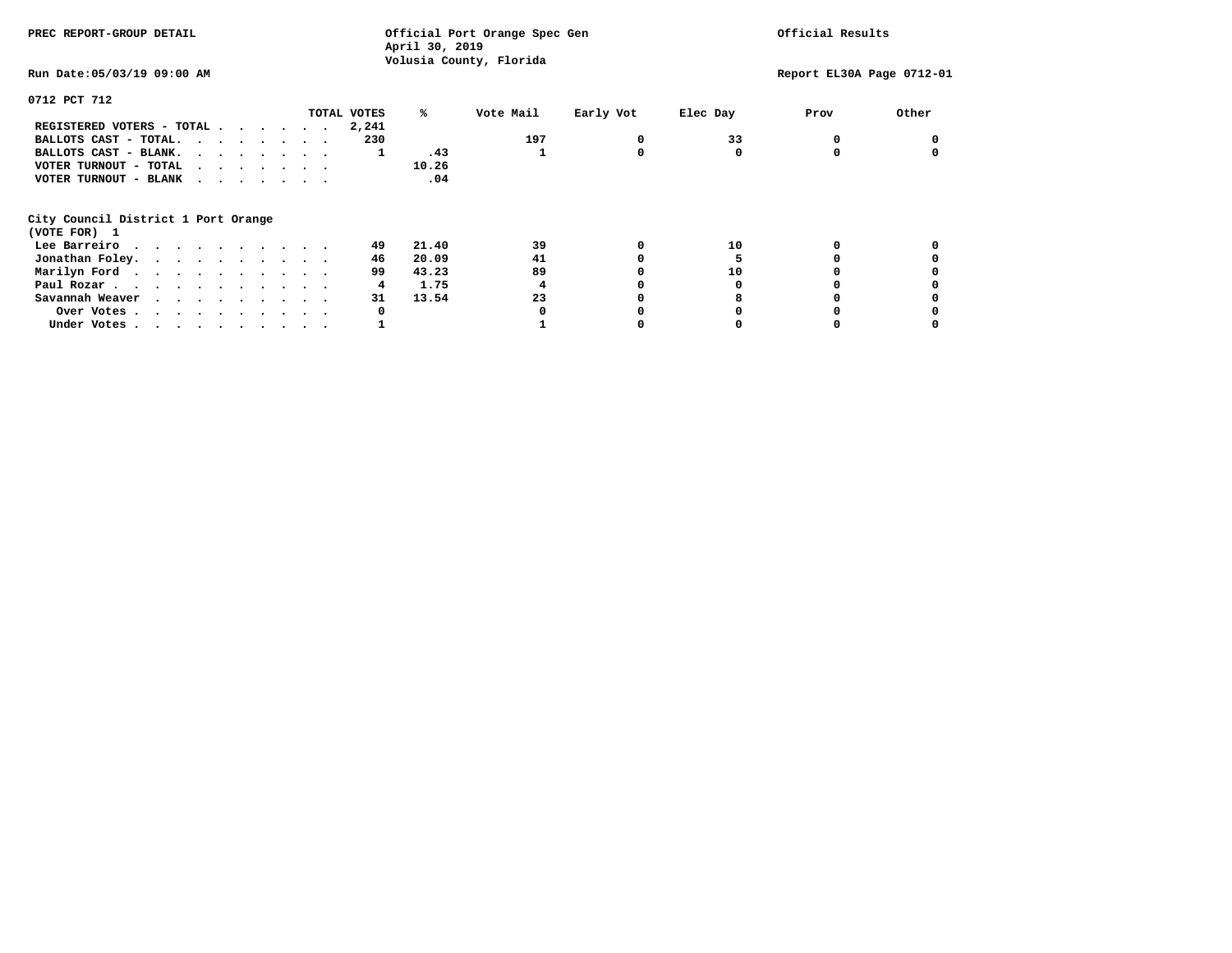| PREC REPORT-GROUP DETAIL            | Official Port Orange Spec Gen<br>April 30, 2019<br>Volusia County, Florida |              |           |          | Official Results          |       |  |
|-------------------------------------|----------------------------------------------------------------------------|--------------|-----------|----------|---------------------------|-------|--|
| Run Date: 05/03/19 09:00 AM         |                                                                            |              |           |          | Report EL30A Page 0714-01 |       |  |
| 0714 PCT 714                        |                                                                            |              |           |          |                           |       |  |
| TOTAL VOTES                         | %ะ                                                                         | Vote Mail    | Early Vot | Elec Day | Prov                      | Other |  |
| REGISTERED VOTERS - TOTAL<br>3,721  |                                                                            |              |           |          |                           |       |  |
| BALLOTS CAST - TOTAL.               | 432                                                                        | 357          | 0         | 75       |                           |       |  |
| BALLOTS CAST - BLANK.               | .93<br>4                                                                   | 4            | 0         | 0        |                           |       |  |
| VOTER TURNOUT - TOTAL<br>$\cdots$   | 11.61                                                                      |              |           |          |                           |       |  |
| VOTER TURNOUT - BLANK               | .11                                                                        |              |           |          |                           |       |  |
| City Council District 1 Port Orange |                                                                            |              |           |          |                           |       |  |
| (VOTE FOR) 1                        |                                                                            |              |           |          |                           |       |  |
| Lee Barreiro                        | 23.13<br>99                                                                | 75           | 0         | 24       |                           |       |  |
| Jonathan Foley.                     | 12.38<br>53                                                                | 45           |           | 8        |                           |       |  |
| Marilyn Ford.                       | 186<br>43.46                                                               | 157          |           | 29       |                           |       |  |
| Paul Rozar.                         | 20<br>4.67                                                                 | 18           |           |          |                           |       |  |
| Savannah Weaver                     | 70<br>16.36                                                                | 58           |           | 12       |                           |       |  |
| Over Votes.                         | 0                                                                          | <sup>0</sup> |           |          |                           |       |  |
| Under Votes                         | 4                                                                          |              |           |          |                           |       |  |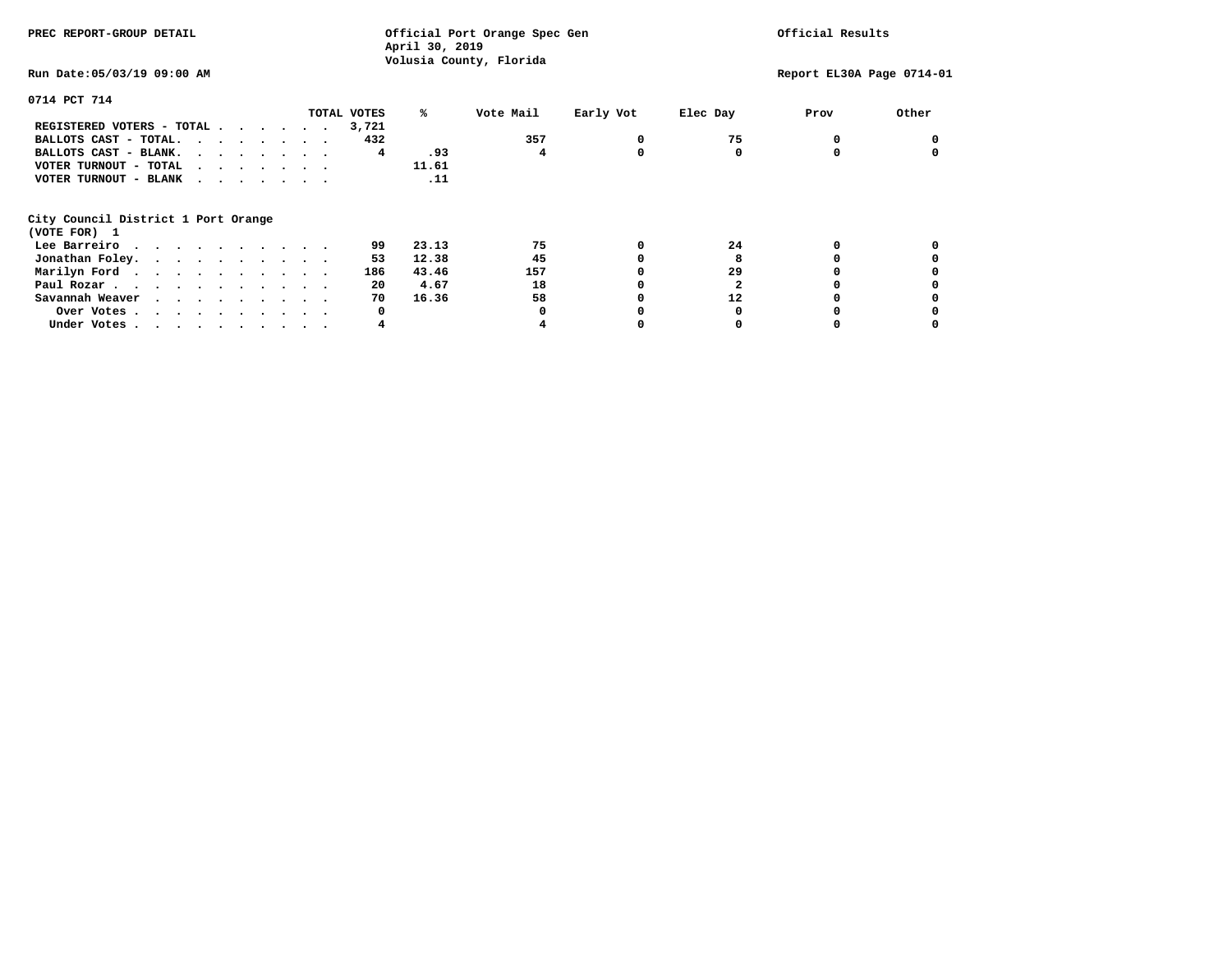| PREC REPORT-GROUP DETAIL                                    |       | Official Port Orange Spec Gen<br>April 30, 2019 |           | Official Results |                           |       |
|-------------------------------------------------------------|-------|-------------------------------------------------|-----------|------------------|---------------------------|-------|
| Run Date: 05/03/19 09:00 AM                                 |       | Volusia County, Florida                         |           |                  | Report EL30A Page 0717-01 |       |
| 0717 PCT 717                                                |       |                                                 |           |                  |                           |       |
| TOTAL VOTES                                                 | ℁     | Vote Mail                                       | Early Vot | Elec Day         | Prov                      | Other |
| REGISTERED VOTERS - TOTAL                                   | 2,056 |                                                 |           |                  |                           |       |
| BALLOTS CAST - TOTAL.                                       | 197   | 165                                             |           | 32               | 0                         |       |
| BALLOTS CAST - BLANK.                                       | 0     | O                                               |           | 0                | 0                         |       |
| VOTER TURNOUT - TOTAL $\cdot \cdot \cdot \cdot \cdot \cdot$ |       | 9.58                                            |           |                  |                           |       |
| VOTER TURNOUT - BLANK                                       |       |                                                 |           |                  |                           |       |
| City Council District 1 Port Orange                         |       |                                                 |           |                  |                           |       |
| (VOTE FOR) 1                                                |       |                                                 |           |                  |                           |       |
| Lee Barreiro                                                | 52    | 26.40<br>37                                     |           | 15               |                           |       |
| Jonathan Foley.                                             | 23    | 11.68<br>22                                     |           |                  |                           |       |
| Marilyn Ford.                                               | 89    | 78<br>45.18                                     |           | 11               |                           |       |
| Paul Rozar.                                                 | 8     | 4.06<br>8                                       |           |                  |                           |       |
| Savannah Weaver                                             | 25    | 20<br>12.69                                     |           |                  |                           |       |
| Over Votes                                                  | 0     |                                                 |           |                  |                           |       |
| Under Votes                                                 | 0     |                                                 |           |                  |                           |       |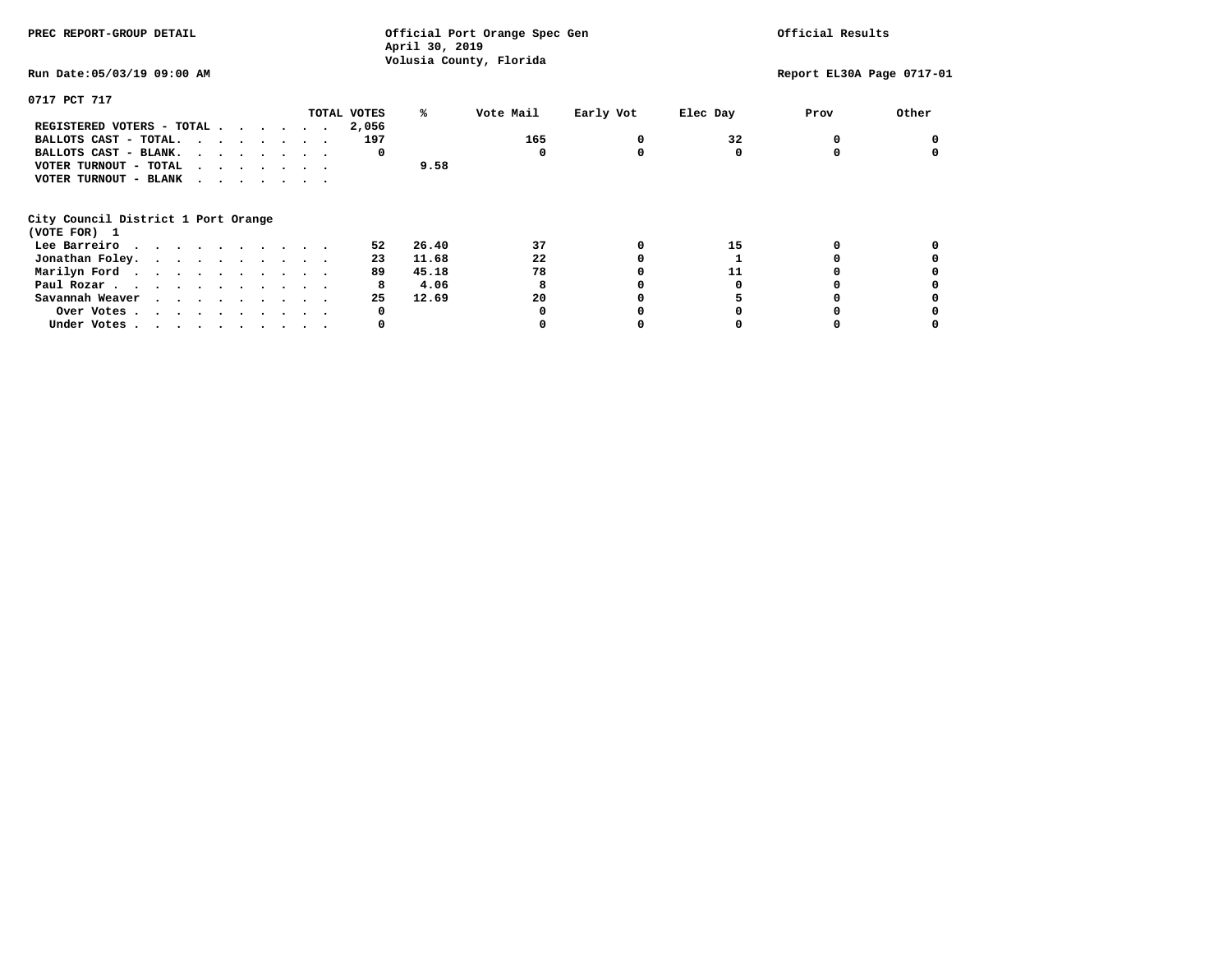| PREC REPORT-GROUP DETAIL            | Official Port Orange Spec Gen<br>April 30, 2019<br>Volusia County, Florida |           |           |          | Official Results          |       |  |
|-------------------------------------|----------------------------------------------------------------------------|-----------|-----------|----------|---------------------------|-------|--|
| Run Date: 05/03/19 09:00 AM         |                                                                            |           |           |          | Report EL30A Page 0718-01 |       |  |
| 0718 PCT 718                        |                                                                            |           |           |          |                           |       |  |
| TOTAL VOTES                         | %ะ                                                                         | Vote Mail | Early Vot | Elec Day | Prov                      | Other |  |
| REGISTERED VOTERS - TOTAL<br>3,838  |                                                                            |           |           |          |                           |       |  |
| BALLOTS CAST - TOTAL.               | 503                                                                        | 405       | 2         | 96       |                           |       |  |
| BALLOTS CAST - BLANK.               | 0                                                                          | 0         | 0         | 0        |                           |       |  |
| VOTER TURNOUT - TOTAL<br>$\cdots$   | 13.11                                                                      |           |           |          |                           |       |  |
| VOTER TURNOUT - BLANK               |                                                                            |           |           |          |                           |       |  |
| City Council District 1 Port Orange |                                                                            |           |           |          |                           |       |  |
| (VOTE FOR) 1                        |                                                                            |           |           |          |                           |       |  |
| Lee Barreiro                        | 95<br>18.96                                                                | 72        | 0         | 23       |                           |       |  |
| Jonathan Foley.                     | 13.37<br>67                                                                | 51        |           | 16       |                           |       |  |
| Marilyn Ford.                       | 218<br>43.51                                                               | 188       |           | 29       |                           |       |  |
| Paul Rozar.                         | 5.79<br>29                                                                 | 26        |           |          |                           |       |  |
| Savannah Weaver                     | 92<br>18.36                                                                | 67        |           | 25       |                           |       |  |
| Over Votes.                         | 2                                                                          |           |           |          |                           |       |  |
| Under Votes                         | 0                                                                          |           |           |          |                           |       |  |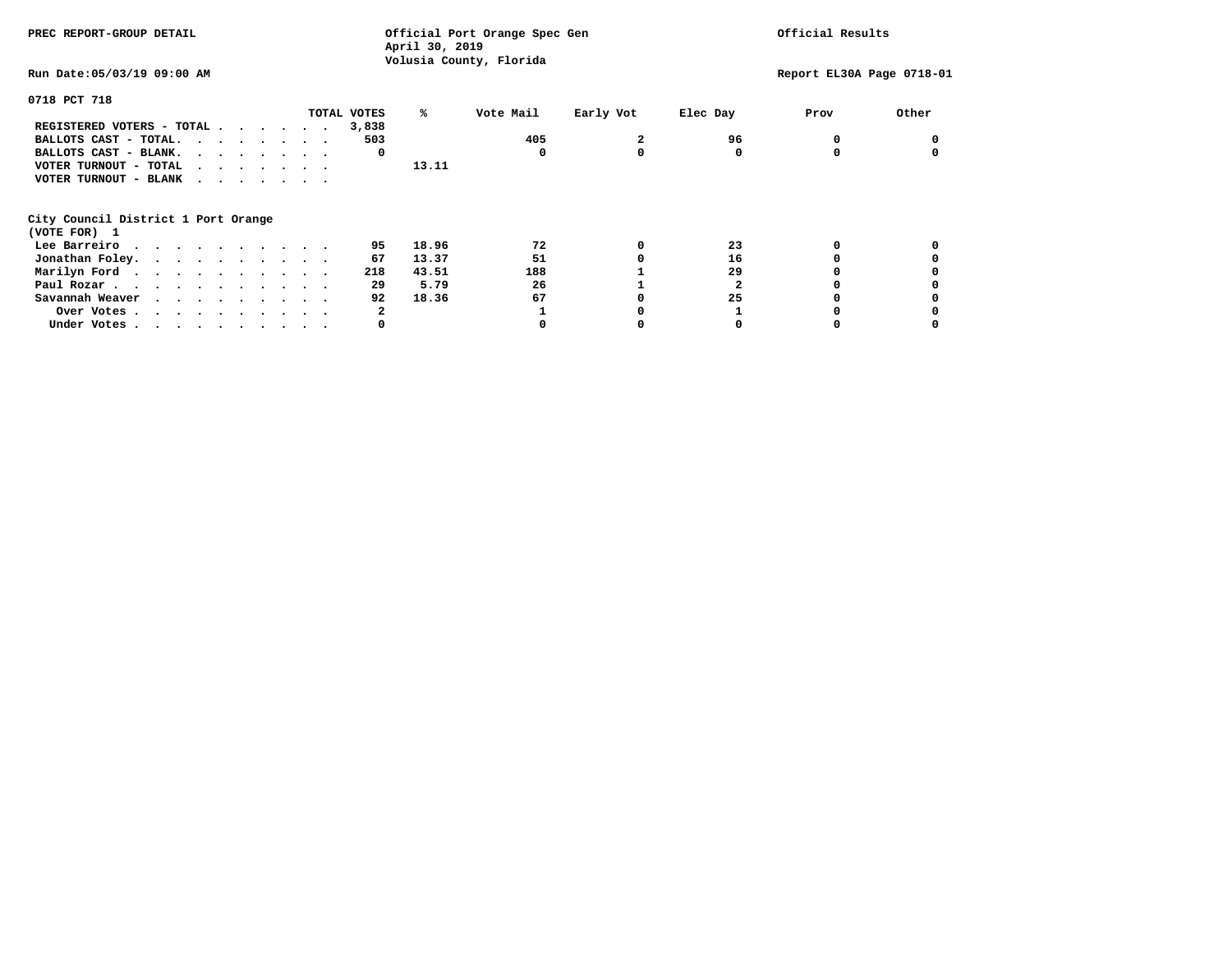| PREC REPORT-GROUP DETAIL            | Official Port Orange Spec Gen<br>April 30, 2019<br>Volusia County, Florida |           |           |          | Official Results          |       |  |
|-------------------------------------|----------------------------------------------------------------------------|-----------|-----------|----------|---------------------------|-------|--|
| Run Date: 05/03/19 09:00 AM         |                                                                            |           |           |          | Report EL30A Page 0719-01 |       |  |
| 0719 PCT 719                        |                                                                            |           |           |          |                           |       |  |
| TOTAL VOTES                         | %ะ                                                                         | Vote Mail | Early Vot | Elec Day | Prov                      | Other |  |
| REGISTERED VOTERS - TOTAL<br>2,170  |                                                                            |           |           |          |                           |       |  |
| BALLOTS CAST - TOTAL.               | 329                                                                        | 268       | 0         | 61       |                           |       |  |
| BALLOTS CAST - BLANK.               | .91<br>3                                                                   |           | 0         | 0        |                           |       |  |
| VOTER TURNOUT - TOTAL<br>$\cdots$   | 15.16                                                                      |           |           |          |                           |       |  |
| VOTER TURNOUT - BLANK               | .14                                                                        |           |           |          |                           |       |  |
| City Council District 1 Port Orange |                                                                            |           |           |          |                           |       |  |
| (VOTE FOR) 1                        |                                                                            |           |           |          |                           |       |  |
| Lee Barreiro                        | 11.04<br>36                                                                | 27        | 0         |          |                           |       |  |
| Jonathan Foley.                     | 17.79<br>58                                                                | 52        | 0         | 6        |                           |       |  |
| Marilyn Ford.<br>110                | 33.74                                                                      | 97        |           | 13       |                           |       |  |
| Paul Rozar.                         | 27<br>8.28                                                                 | 15        |           | 12       |                           |       |  |
| Savannah Weaver                     | 95<br>29.14                                                                | 74        |           | 21       |                           |       |  |
| Over Votes.                         | 0                                                                          | O         |           |          |                           |       |  |
| Under Votes                         | 3                                                                          |           |           |          |                           |       |  |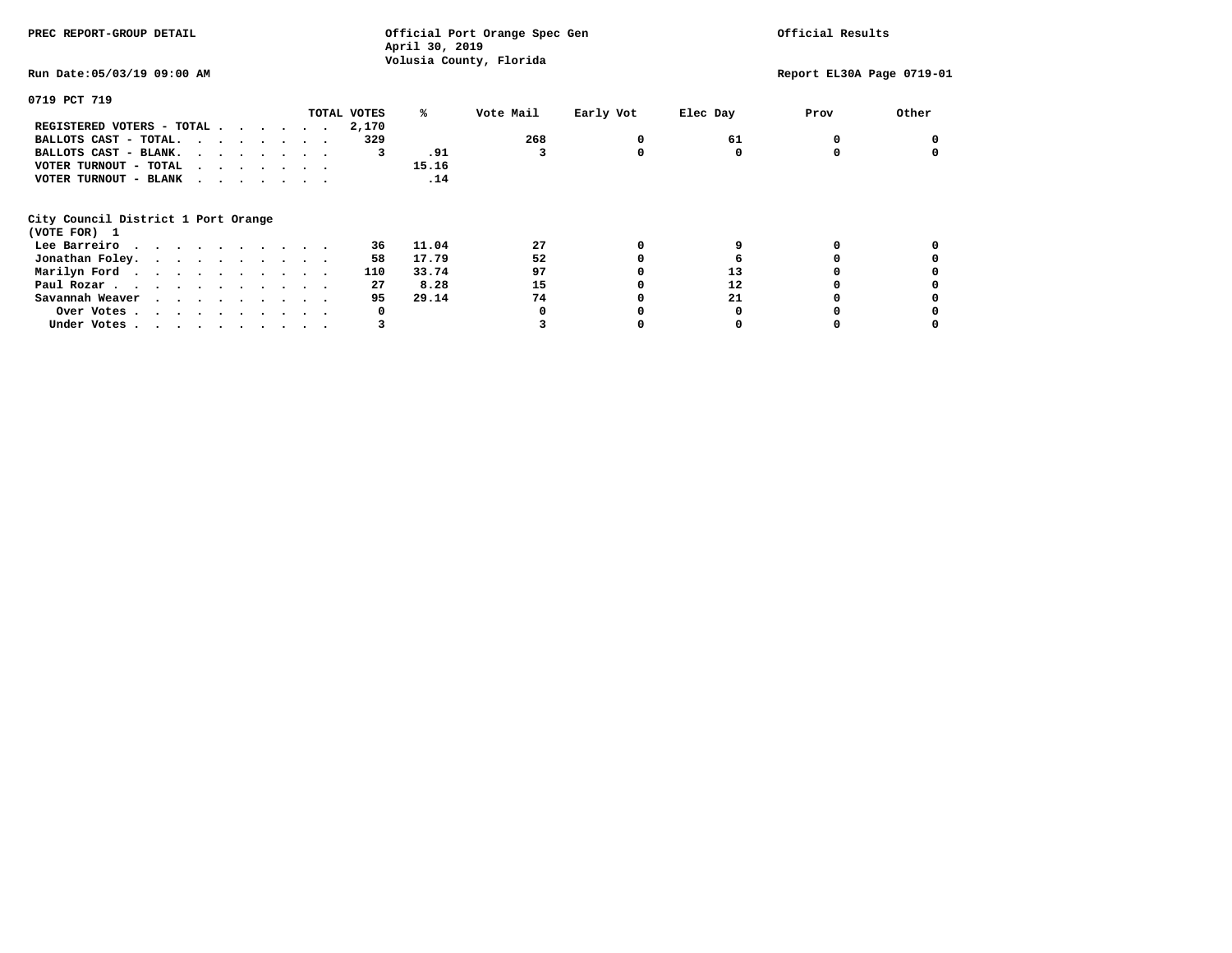**April 30, 2019 Volusia County, Florida Run Date:05/03/19 09:00 AM Report EL30A Page 0720-01 0720 PCT 720 TOTAL VOTES % Vote Mail Early Vot Elec Day Prov Other REGISTERED VOTERS - TOTAL . . . . . . 969 BALLOTS CAST - TOTAL.** . . . . . . 112 84 0 28 0 0 **BALLOTS CAST - BLANK. . . . . . . . 2** 1.79 2 0 0 0 0 0 0  **VOTER TURNOUT - TOTAL . . . . . . . 11.56**  $.21$  **VOTER TURNOUT - BLANK . . . . . . . City Council District 1 Port Orange (VOTE FOR) 1 Lee Barreiro . . . . . . . . . 23 20.91 11 11 0 12 0 0 0**  $\mathbf 0$  **Jonathan Foley. . . . . . . . . 23 20.91 21 0 2** 0<br> **Marilyn Ford. . . . . . . . . . 39 35.45** 31 0 8 0 **Marilyn Ford . . . . . . . . . 39 35.45** 31 0 8 0 0 0  **Paul Rozar . . . . . . . . . . . 6 5.45 6 0 0 0 0 Savannah Weaver . . . . . . . . . 19 17.27 13 0 6 0 0 Over Votes . . . . . . . . . . 0 0 0 0 0 0**  $\mathbf{o}$ **Under Votes . . . . . . . . . . . 2** 2 0 0 0 0

**PREC REPORT-GROUP DETAIL Official Port Orange Spec Gen Official Results**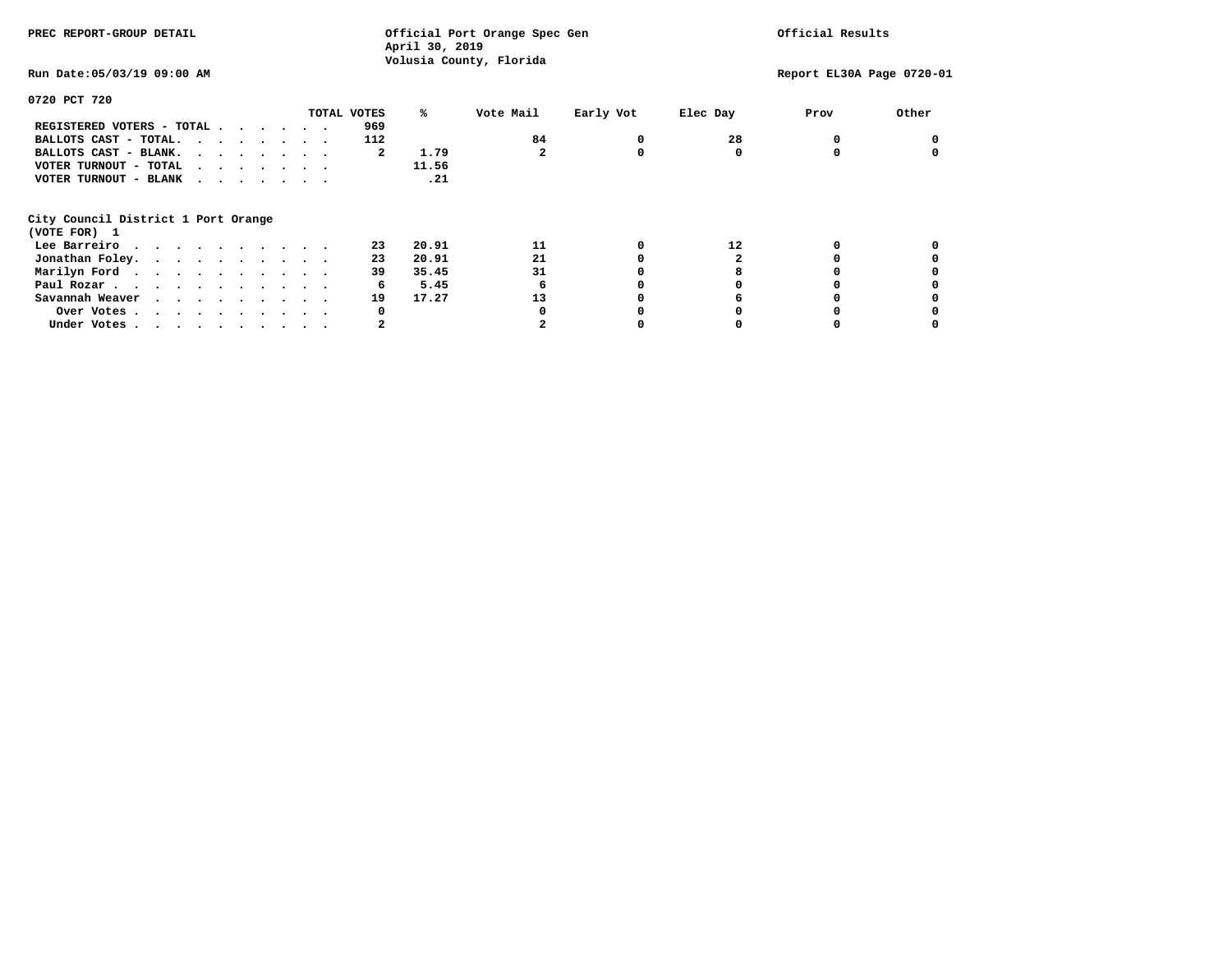| PREC REPORT-GROUP DETAIL            |  |             | Official Port Orange Spec Gen<br>April 30, 2019 |                         |           |          | Official Results          |       |  |
|-------------------------------------|--|-------------|-------------------------------------------------|-------------------------|-----------|----------|---------------------------|-------|--|
| Run Date: 05/03/19 09:00 AM         |  |             |                                                 | Volusia County, Florida |           |          | Report EL30A Page 0722-01 |       |  |
| 0722 PCT 722                        |  |             |                                                 |                         |           |          |                           |       |  |
|                                     |  | TOTAL VOTES | %∗                                              | Vote Mail               | Early Vot | Elec Day | Prov                      | Other |  |
| REGISTERED VOTERS - TOTAL           |  | 2,798       |                                                 |                         |           |          |                           |       |  |
| BALLOTS CAST - TOTAL.               |  | 263         |                                                 | 224                     |           | 38       |                           |       |  |
| BALLOTS CAST - BLANK.               |  |             | .38                                             |                         |           |          |                           |       |  |
| VOTER TURNOUT - TOTAL               |  |             | 9.40                                            |                         |           |          |                           |       |  |
| VOTER TURNOUT - BLANK               |  |             | .04                                             |                         |           |          |                           |       |  |
| City Council District 1 Port Orange |  |             |                                                 |                         |           |          |                           |       |  |
| (VOTE FOR) 1                        |  |             |                                                 |                         |           |          |                           |       |  |
| Lee Barreiro                        |  | 38          | 14.50                                           | 25                      |           | 13       |                           |       |  |
| Jonathan Foley.                     |  | 54          | 20.61                                           | 46                      |           |          |                           |       |  |
| Marilyn Ford.                       |  | 109         | 41.60                                           | 99                      |           |          |                           |       |  |
| Paul Rozar.                         |  | 10          | 3.82                                            | 10                      |           |          |                           |       |  |
| Savannah Weaver                     |  | 51          | 19.47                                           | 43                      |           |          |                           |       |  |
| Over Votes                          |  | 0           |                                                 |                         |           |          |                           |       |  |
| Under Votes                         |  |             |                                                 |                         |           |          |                           |       |  |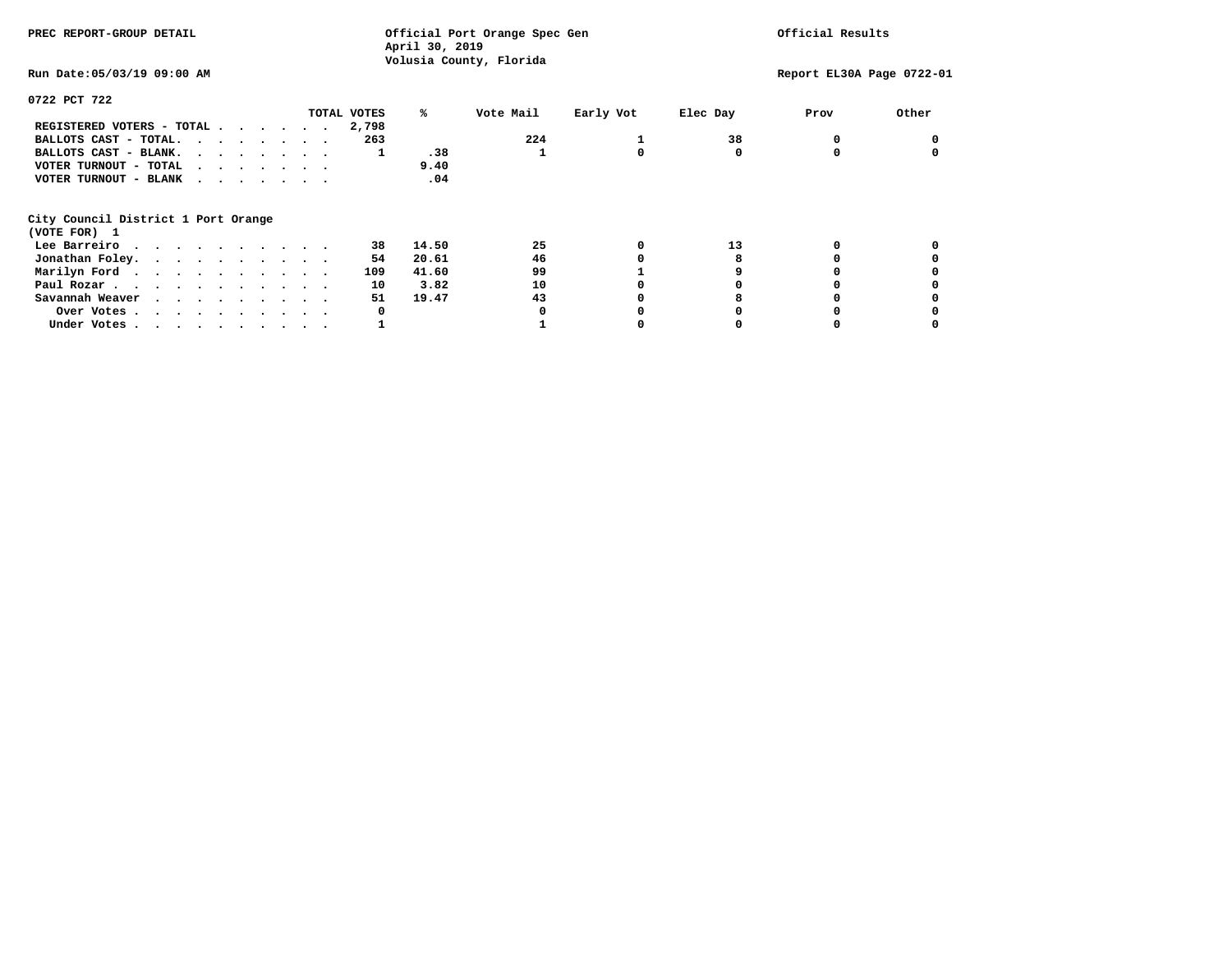| PREC REPORT-GROUP DETAIL            | Official Port Orange Spec Gen<br>April 30, 2019<br>Volusia County, Florida |           |           |          | Official Results          |       |  |
|-------------------------------------|----------------------------------------------------------------------------|-----------|-----------|----------|---------------------------|-------|--|
| Run Date: 05/03/19 09:00 AM         |                                                                            |           |           |          | Report EL30A Page 0725-01 |       |  |
| 0725 PCT 725                        |                                                                            |           |           |          |                           |       |  |
| TOTAL VOTES                         | %ะ                                                                         | Vote Mail | Early Vot | Elec Day | Prov                      | Other |  |
| REGISTERED VOTERS - TOTAL<br>2,247  |                                                                            |           |           |          |                           |       |  |
| BALLOTS CAST - TOTAL.               | 360                                                                        | 298       | 0         | 62       |                           |       |  |
| BALLOTS CAST - BLANK.               | 1.11<br>4                                                                  | 4         | 0         | 0        |                           |       |  |
| VOTER TURNOUT - TOTAL<br>$\cdots$   | 16.02                                                                      |           |           |          |                           |       |  |
| VOTER TURNOUT - BLANK               | .18                                                                        |           |           |          |                           |       |  |
| City Council District 1 Port Orange |                                                                            |           |           |          |                           |       |  |
| (VOTE FOR) 1                        |                                                                            |           |           |          |                           |       |  |
| Lee Barreiro                        | 14.33<br>51                                                                | 44        | 0         |          |                           |       |  |
| Jonathan Foley.                     | 10.96<br>39                                                                | 27        | 0         | 12       |                           |       |  |
| Marilyn Ford.                       | 175<br>49.16                                                               | 146       |           | 29       |                           |       |  |
| Paul Rozar.                         | 27<br>7.58                                                                 | 26        |           |          |                           |       |  |
| Savannah Weaver                     | 64<br>17.98                                                                | 51        |           | 13       |                           |       |  |
| Over Votes.                         | 0                                                                          | O         |           |          |                           |       |  |
| Under Votes                         | 4                                                                          |           |           |          |                           |       |  |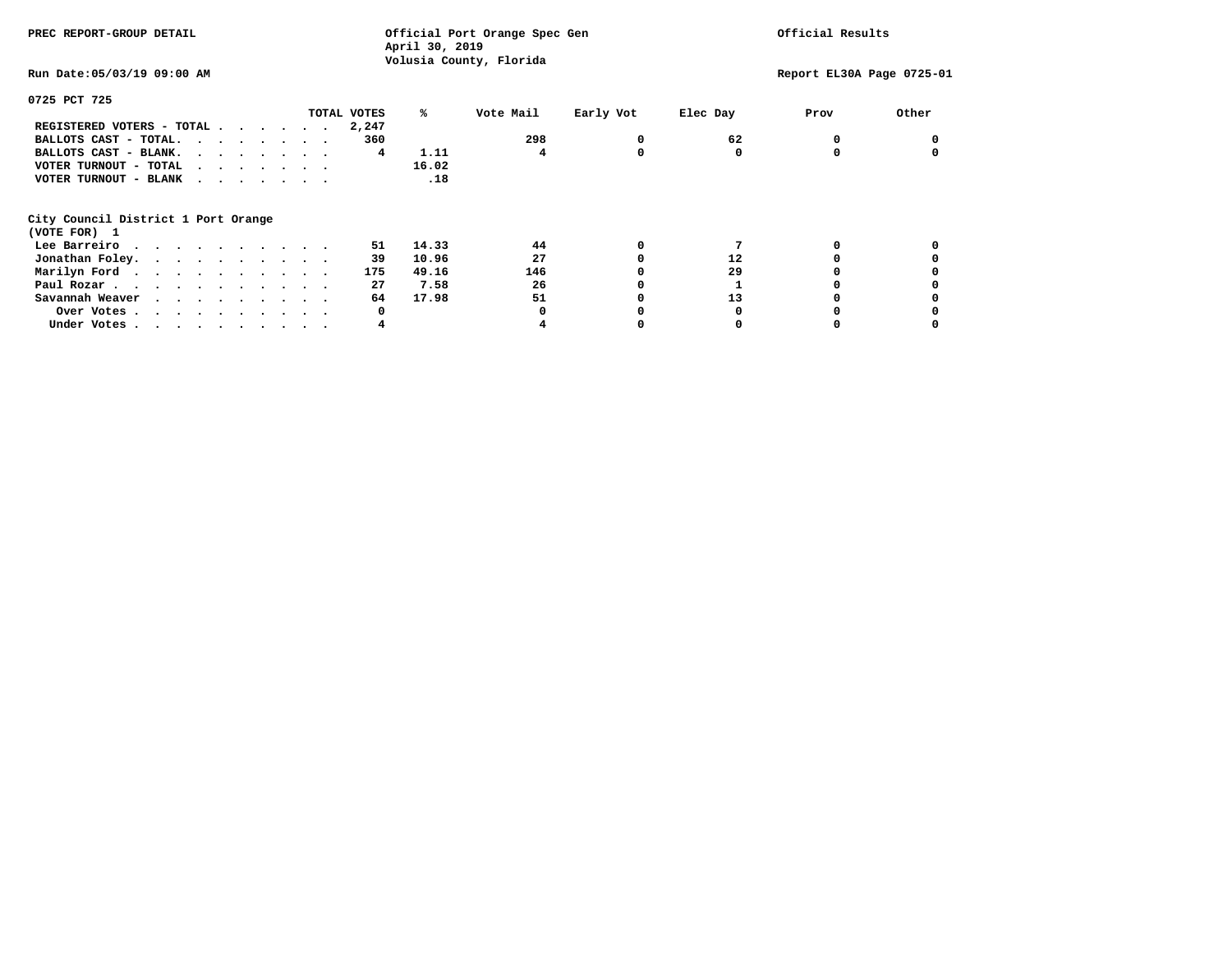| PREC REPORT-GROUP DETAIL            | Official Port Orange Spec Gen<br>April 30, 2019<br>Volusia County, Florida |           |           |          | Official Results          |       |  |
|-------------------------------------|----------------------------------------------------------------------------|-----------|-----------|----------|---------------------------|-------|--|
| Run Date: 05/03/19 09:00 AM         |                                                                            |           |           |          | Report EL30A Page 0728-01 |       |  |
| 0728 PCT 728                        |                                                                            |           |           |          |                           |       |  |
| TOTAL VOTES                         | %ะ                                                                         | Vote Mail | Early Vot | Elec Day | Prov                      | Other |  |
| REGISTERED VOTERS - TOTAL<br>4,054  |                                                                            |           |           |          |                           |       |  |
| BALLOTS CAST - TOTAL.               | 569                                                                        | 442       | 0         | 127      |                           |       |  |
| BALLOTS CAST - BLANK.               | .35<br>2                                                                   | 2         | 0         | 0        |                           |       |  |
| VOTER TURNOUT - TOTAL<br>$\cdots$   | 14.04                                                                      |           |           |          |                           |       |  |
| VOTER TURNOUT - BLANK               | .05                                                                        |           |           |          |                           |       |  |
| City Council District 1 Port Orange |                                                                            |           |           |          |                           |       |  |
| (VOTE FOR) 1                        |                                                                            |           |           |          |                           |       |  |
| Lee Barreiro                        | 18.20<br>103                                                               | 81        | 0         | 22       |                           |       |  |
| Jonathan Foley.                     | 11.66<br>66                                                                | 53        | 0         | 13       |                           |       |  |
| Marilyn Ford.                       | 44.88<br>254                                                               | 189       |           | 65       |                           |       |  |
| Paul Rozar.                         | 3.18<br>18                                                                 | 16        |           | 2        |                           |       |  |
| Savannah Weaver                     | 22.08<br>125                                                               | 100       |           | 25       |                           |       |  |
| Over Votes.                         | 1                                                                          |           |           |          |                           |       |  |
| Under Votes                         | 2                                                                          |           |           | 0        |                           |       |  |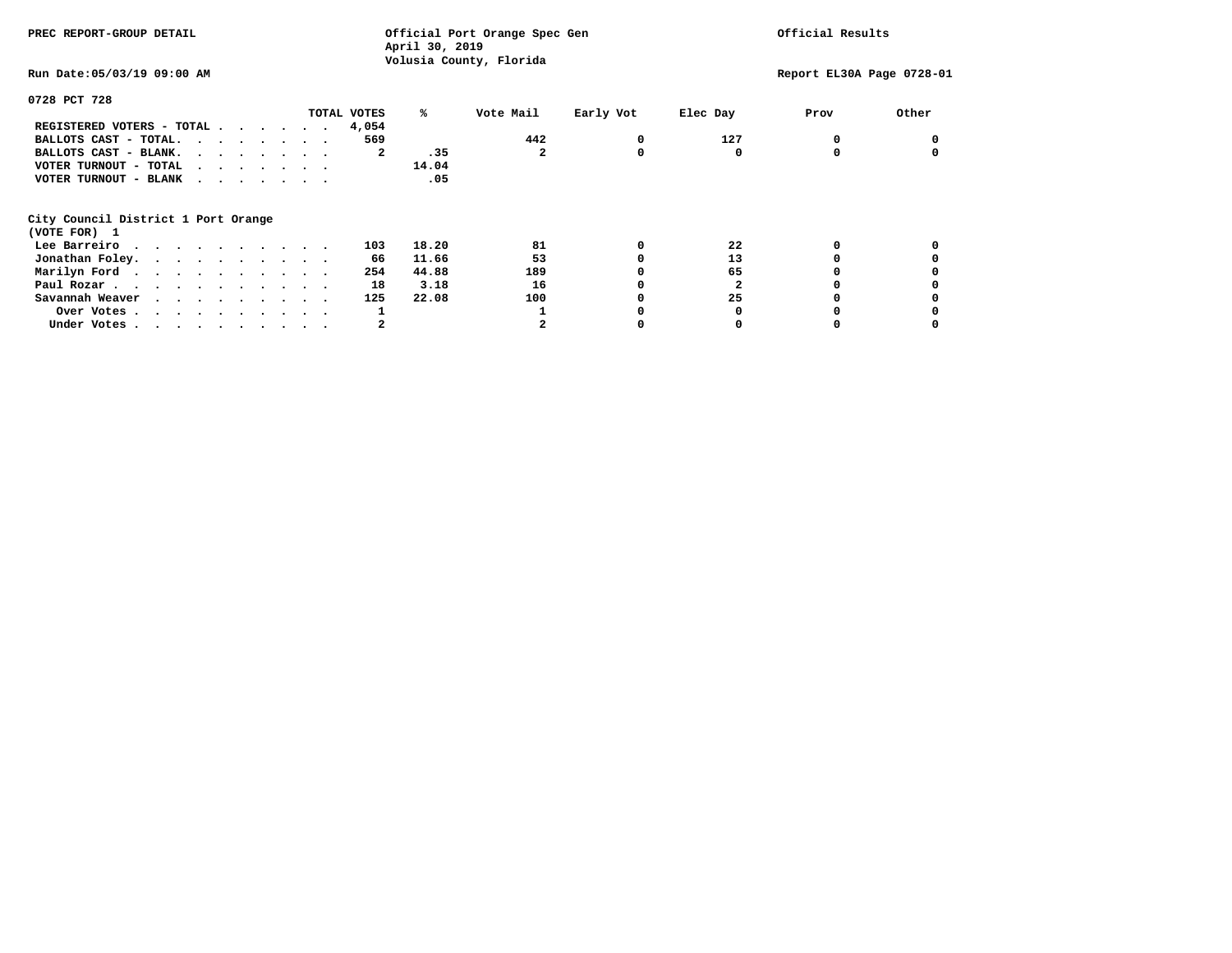| PREC REPORT-GROUP DETAIL            |              | Official Port Orange Spec Gen<br>April 30, 2019<br>Volusia County, Florida |           |          |                           | Official Results |  |  |
|-------------------------------------|--------------|----------------------------------------------------------------------------|-----------|----------|---------------------------|------------------|--|--|
| Run Date: 05/03/19 09:00 AM         |              |                                                                            |           |          | Report EL30A Page 0729-01 |                  |  |  |
| 0729 PCT 729                        |              |                                                                            |           |          |                           |                  |  |  |
| TOTAL VOTES                         | %ะ           | Vote Mail                                                                  | Early Vot | Elec Day | Prov                      | Other            |  |  |
| REGISTERED VOTERS - TOTAL           | 4,764        |                                                                            |           |          |                           |                  |  |  |
| BALLOTS CAST - TOTAL.               | 612          | 433                                                                        | 0         | 179      |                           |                  |  |  |
| BALLOTS CAST - BLANK.               | 0            | 0                                                                          | 0         | 0        |                           |                  |  |  |
| VOTER TURNOUT - TOTAL<br>$\cdots$   | 12.85        |                                                                            |           |          |                           |                  |  |  |
| VOTER TURNOUT - BLANK               |              |                                                                            |           |          |                           |                  |  |  |
| City Council District 1 Port Orange |              |                                                                            |           |          |                           |                  |  |  |
| (VOTE FOR) 1                        |              |                                                                            |           |          |                           |                  |  |  |
| Lee Barreiro                        | 15.69<br>96  | 63                                                                         | 0         | 33       |                           |                  |  |  |
| Jonathan Foley.                     | 8.66<br>53   | 42                                                                         |           | 11       |                           |                  |  |  |
| Marilyn Ford                        | 58.66<br>359 | 251                                                                        |           | 108      |                           |                  |  |  |
| Paul Rozar.                         | 35<br>5.72   | 28                                                                         |           |          |                           |                  |  |  |
| Savannah Weaver                     | 69<br>11.27  | 49                                                                         |           | 20       |                           |                  |  |  |
| Over Votes.                         | 0            |                                                                            |           |          |                           |                  |  |  |
| Under Votes                         | 0            |                                                                            |           |          |                           |                  |  |  |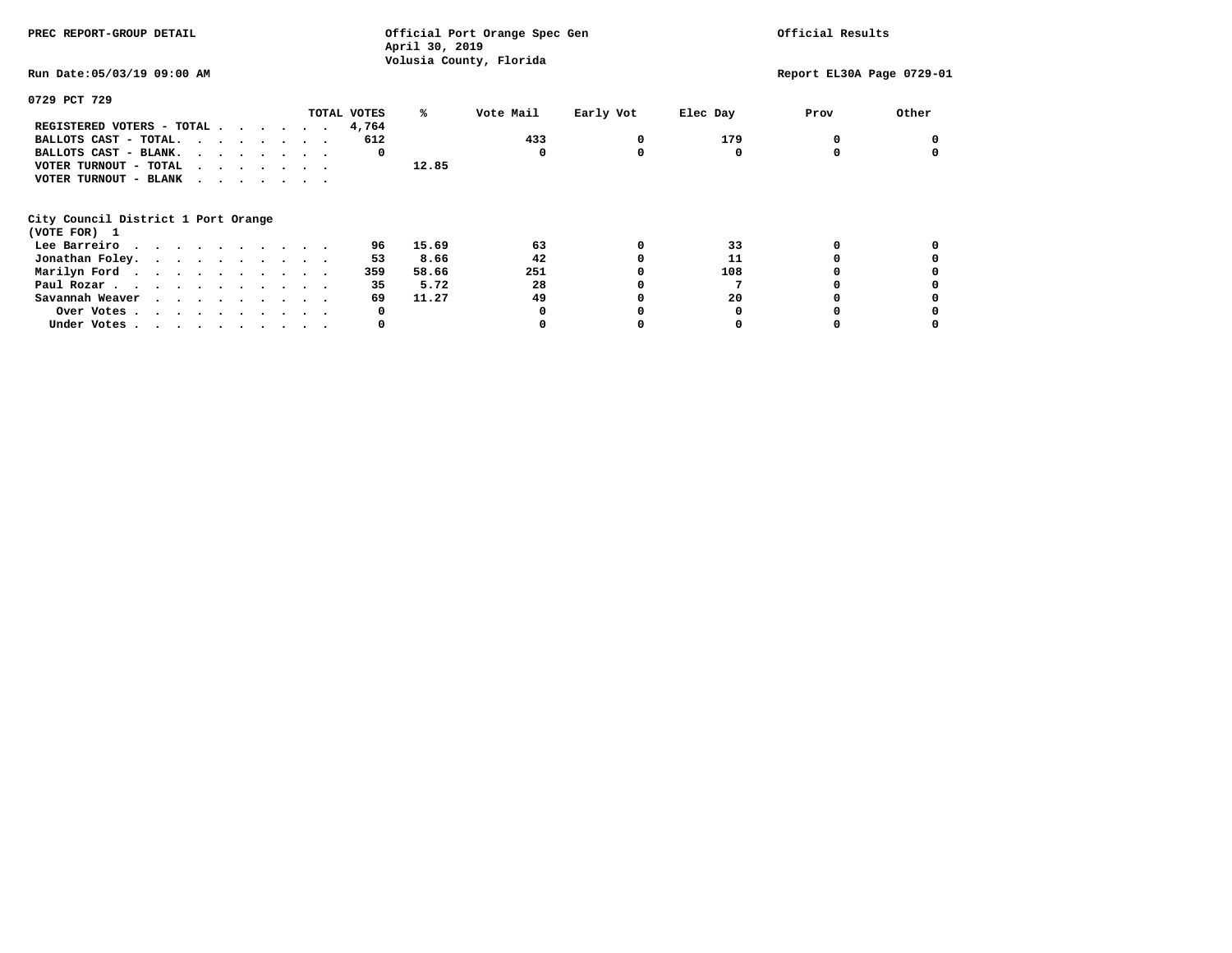| PREC REPORT-GROUP DETAIL            | Official Port Orange Spec Gen<br>April 30, 2019<br>Volusia County, Florida |           |           |              | Official Results          |       |  |
|-------------------------------------|----------------------------------------------------------------------------|-----------|-----------|--------------|---------------------------|-------|--|
| Run Date: 05/03/19 09:00 AM         |                                                                            |           |           |              | Report EL30A Page 0732-01 |       |  |
| 0732 PCT 732                        |                                                                            |           |           |              |                           |       |  |
| TOTAL VOTES                         | %ะ                                                                         | Vote Mail | Early Vot | Elec Day     | Prov                      | Other |  |
| REGISTERED VOTERS - TOTAL<br>4,641  |                                                                            |           |           |              |                           |       |  |
| BALLOTS CAST - TOTAL.               | 621                                                                        | 490       |           | 130          |                           |       |  |
| BALLOTS CAST - BLANK.               | .32<br>2                                                                   | 0         | 0         | $\mathbf{2}$ |                           |       |  |
| VOTER TURNOUT - TOTAL<br>$\cdots$   | 13.38                                                                      |           |           |              |                           |       |  |
| VOTER TURNOUT - BLANK               | .04                                                                        |           |           |              |                           |       |  |
| City Council District 1 Port Orange |                                                                            |           |           |              |                           |       |  |
| (VOTE FOR) 1                        |                                                                            |           |           |              |                           |       |  |
| Lee Barreiro                        | 18.64<br>115                                                               | 84        |           | 30           |                           |       |  |
| Jonathan Foley.                     | 12.32<br>76                                                                | 53        |           | 23           |                           |       |  |
| Marilyn Ford.                       | 53.00<br>327                                                               | 264       |           | 63           |                           |       |  |
| Paul Rozar.                         | 6.65<br>41                                                                 | 36        |           |              |                           |       |  |
| Savannah Weaver                     | 58<br>9.40                                                                 | 51        |           |              |                           |       |  |
| Over Votes.                         | 2                                                                          | 2         |           |              |                           |       |  |
| Under Votes                         | 2                                                                          |           |           |              |                           |       |  |